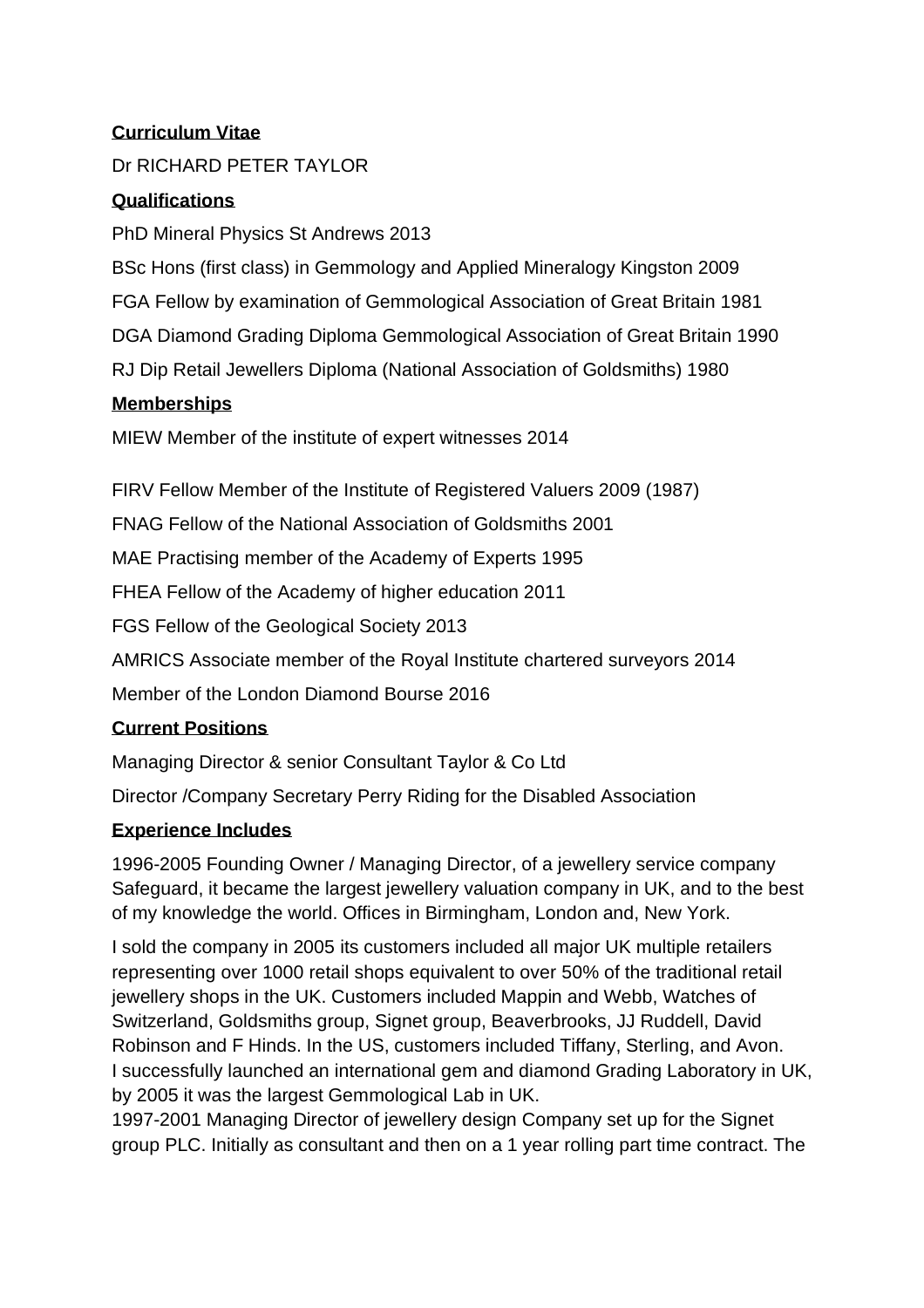company serviced the groups 600+ retail stores, with a bespoke jewellery design and manufacturing service.

Progressive management positions within several Multiple Jewellery Retailers Responsible for sales and latterly purchasing and marketing policy and performance. 1992-1993 General Manager in Jewellery Manufacturing and Import Company Kartel with overall responsibility for sales, stock control, work processing, import, export and performance

International Consultant with contracts in North and South America Africa and Europe.

1990-1992 Consultant for a chain of auctioneers.

1996 Expert witness for Police and insurance companies in civil and private litigation cases around the U.K.

Trained and experienced in role of joint expert

2014-2017 Lecturer Birmingham City University Valuation science & Advanced Gemmology

2013-2019 Distinguished Visiting Professor China University of Geosciences Academy of Gem Sciences

2013-2019 Honorary Research Fellow The University of St Andrews

### **Employment History**

1977-1978 Management trainee with Zale's Corporation

1978-1979 Geoffrey Richard Group retail shop manager Cardiff

1979-1980 Opened new shop for Walker and Hall Ltd.

1980-1981 Area manager Herbert Wolf Group

1982-1985 General Manager group of Retail Jewellers 'Eustance Group' responsible to non-executive board of directors for all aspects of business management and performance.

1985-1987 General Manager Jewellery manufacturers included relocating whole operation to Birmingham

1987-2005 P.J.S. Ltd (latterly Safeguard Quality Assurance Ltd.) Director, Valuer, and Company consultant. The largest company of jewellery valuers in the UK Taylor & Co 2005- present

Birmingham City University 2014- 2019

China University of Geosciences 2013- 2019

## **Reviewer**

Philosophical magazine and philosophical magazine letters

NJbMin

Naturwissenschaften

Applied surface science

Journal of gemmology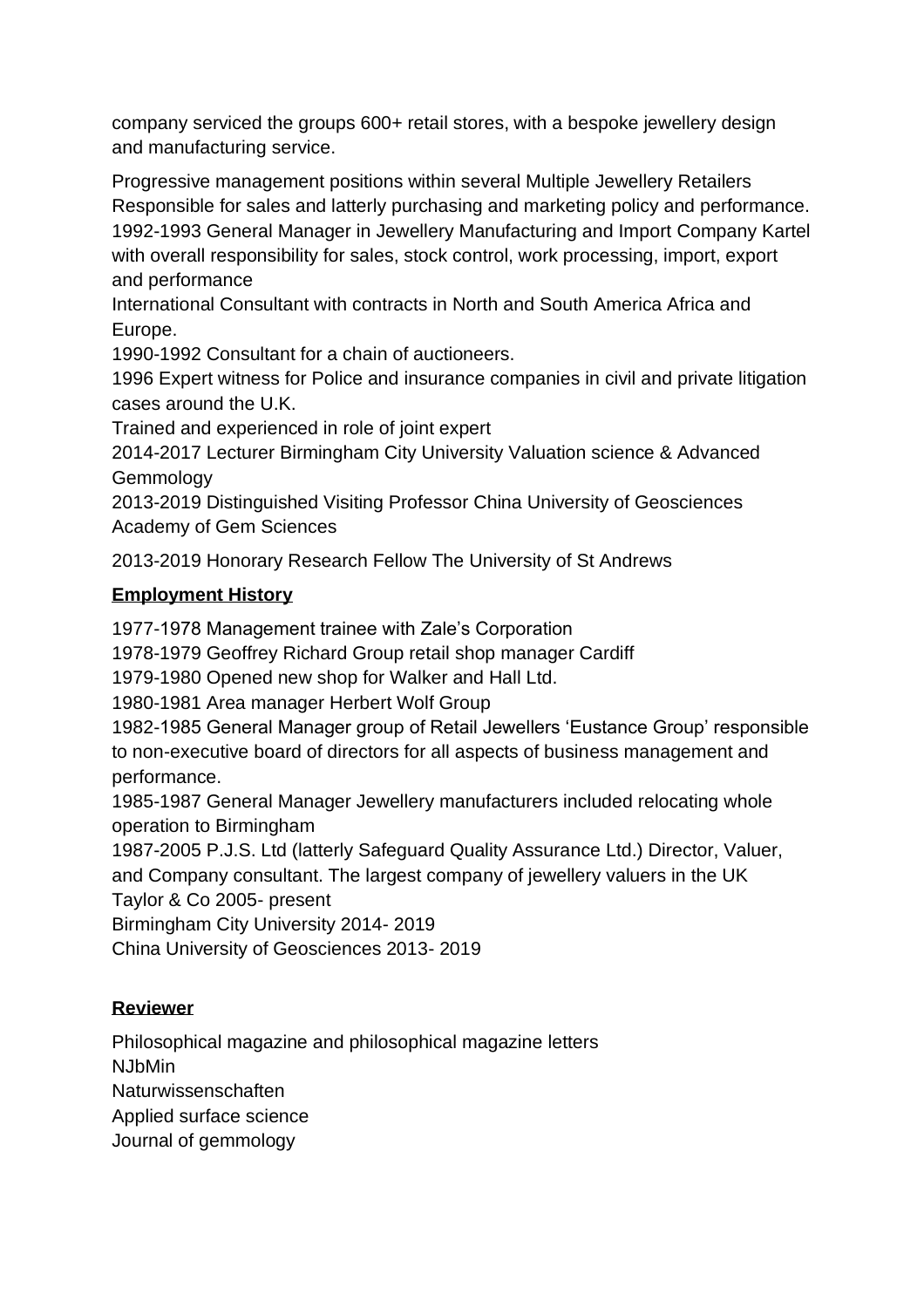### **Guest lectures and presentations**

Colour and luminescence in minerals Birmingham University Feb 2010-04-14 Birmingham University

Defect and luminescence systems in Diamond Birmingham University April 2010 Birmingham University

EXAFS and TROD XANES investigation into substitutional and lattice defect structures in feldspar 17th February 2011 Kingston University

EXAFS and TROD XANES investigation into substitutional and lattice defect structures in feldspar May 2011 Birmingham University

Lecturer on undergraduate module understanding geology The University of St Andrews Lecturer 2012 and 2013

Assistant Course coordinator and Tutor 'Great Ideas' cross-disciplinary

undergraduate module 2012,2013 the University of St Andrews

Keynote speaker 2013 Conference on Raman and Luminescence Spectroscopy in the Earth Sciences (coral) conference Vienna

Organiser & principal lecturer CPD day for gemmologists The University of St Andrews 2013

Institute of registered valuers 2013 Loughborough university

Institute of registered valuers 2014 Loughborough university

Oral presentation the De Beers diamond conference Warwick University 2013

Poster presentation the De Beers diamond conference Warwick University 2014

Invited keynote speaker gemmology conference Wuhan 2015

Guest Lecturer jewellery, gems, diamonds and watches in Forensic science Kings college London 2019

Keynote speaker October 2014 at the GIC annual conference Wuhan China Invited annual graduate lecture series China University of Geosciences 2013 -2018

# **Other Roles**

Assistant editor Earth Sciences Versita Open Access Books Program 2013 Member of European luminescence dating research group HAZARD 2012 CIBJO conference delegate 3 years 2001-2004

## **Publications:**

TAYLOR, R. P., FINCH, A. A., MOSSELMANS, J. F. W. & QUINN, P. D. 2013. The development of a XEOL and TR XEOL detection system for the I18 microfocus beamline Diamond light source. Journal of Luminescence.

A KARATUTLU, W R LITTLE, A V SAPELKIN, A DENT, F MOSSELMANS G CIBIN AND R TAYLOR 2012. OD-XAS and EXAFS: Structure and Luminescence in Ge Quantum Dots. XAS Research Review, 2.

ANDREI V. SAPELKIN, D. B., WILLIAM LITTLE, ALI KARATUTLU, KOSTYA TRACHENKO, ANDY DENT, FRED MOSSELMANS, GIANANTONIO CIBIN,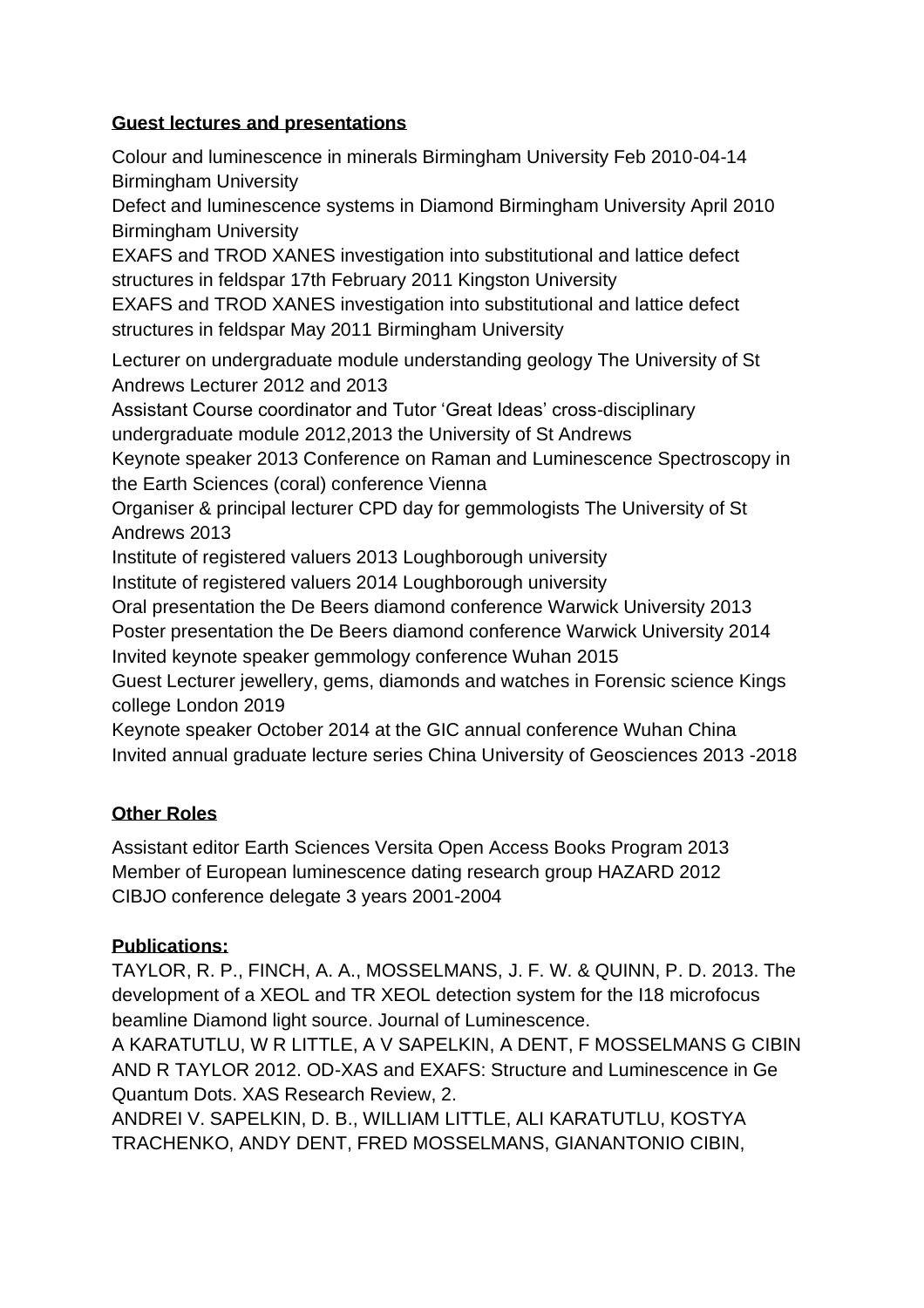RICHARD TAYLOR 2012. Origin of Photoluminescence in Ge Quantum Dots. Nature Nanotechnology in review.

MOSSELMANS, J. F. W., TAYLOR, R. P., QUINN, P D., FINCH, A. A., CIBIN, G., GIANOLIO, D., SAPELKIN, A. V. 2012. A time resolved microfocus XEOL facility at the Diamond Light Source. Journal of physics: conference series, JPCS159R1. KING, G. E., FINCH, A. A., ROBINSON, R. A. J., TAYLOR, R. P. & MOSSELMANS, J. F. W. 2011. The problem of dating quartz 2: Synchrotron generated X-ray excited optical luminescence (XEOL) from quartz. Radiation Measurements, 46, 1082-1089.

# **Conference abstracts**

TAYLOR R.P., Finch. A. A., MOSSELMANS J.F.W., DONALDSON C. H. XAFS of trace elements in gem quality feldspar. In: IMA 2010, 2010 Budapest. IMA. TAYLOR, R. P. Mosselmans., J.F.W. FINCH, A.A. QUINN, P.D. 2011 Time resolved luminescence of framework silicates. In: Goldschmidt,

Prague. Mineralogical Magazine 2011.

TAYLOR R.P., Finch. A. A., MOSSELMANS J.F.W., QUINN P.D. Applications of Fluorescence in Gemology, GIA symposium California May 2011 Gems and gemology June 2011

TAYLOR R.P., MOSSELMANS J.F.W., Finch. A. A., QUINN P.D. X-ray Luminescence of Framework Silicates, Prague Goldschmidt 2011 Mineralogical Magazine, Vol. 75 (3), 2011

TAYLOR R.P., Finch. A. A., MOSSELMANS J.F.W., QUINN P.D Time Resolved Fluorescence of Framework Silicates ECMS conference September 2011 ESMS Potsdam.

TAYLOR R.P., Finch. A. A., MOSSELMANS J.F.W., QUINN P.D. Microfocus X ray and laser fluorescence, analytical and mapping techniques, on heterogeneous minerals Goldschmidt 2012 Mineralogical Magazine

Richard P. Taylor Pre-owned prestige watches Retail jeweller January 2014 Richard P. Taylor Diamonds gemstones and jewellery, it's all about value, isn't it? Solicitors Journal February 2014

Richard P Taylor Synthetic diamonds facts and figures October 2018 British Jeweller Richard P Taylor Synthetic diamonds facts and figures December 2018 British **Jeweller** 

Richard P Taylor Synthetic diamonds facts and figures January 2019 British Jeweller

# **Publications Refereed**

Joint Referee for Kibar et al Chemical and Optical Investigation of The Anatolian Amethyst crystals having Five Representative Shades of Purple Colour. Philosophical magazine and philosophical magazine letters.

Referee for M. Hatipoglu Spectral, electron microscopical, and chemical characteristics of the gem-quality silica-rich massive rhodonite, Menderes-İzmir, Turkey NJbMin

Referee Green Luminescing Hyalite opal from Zacatecas Mexico The Journal of Gemmology